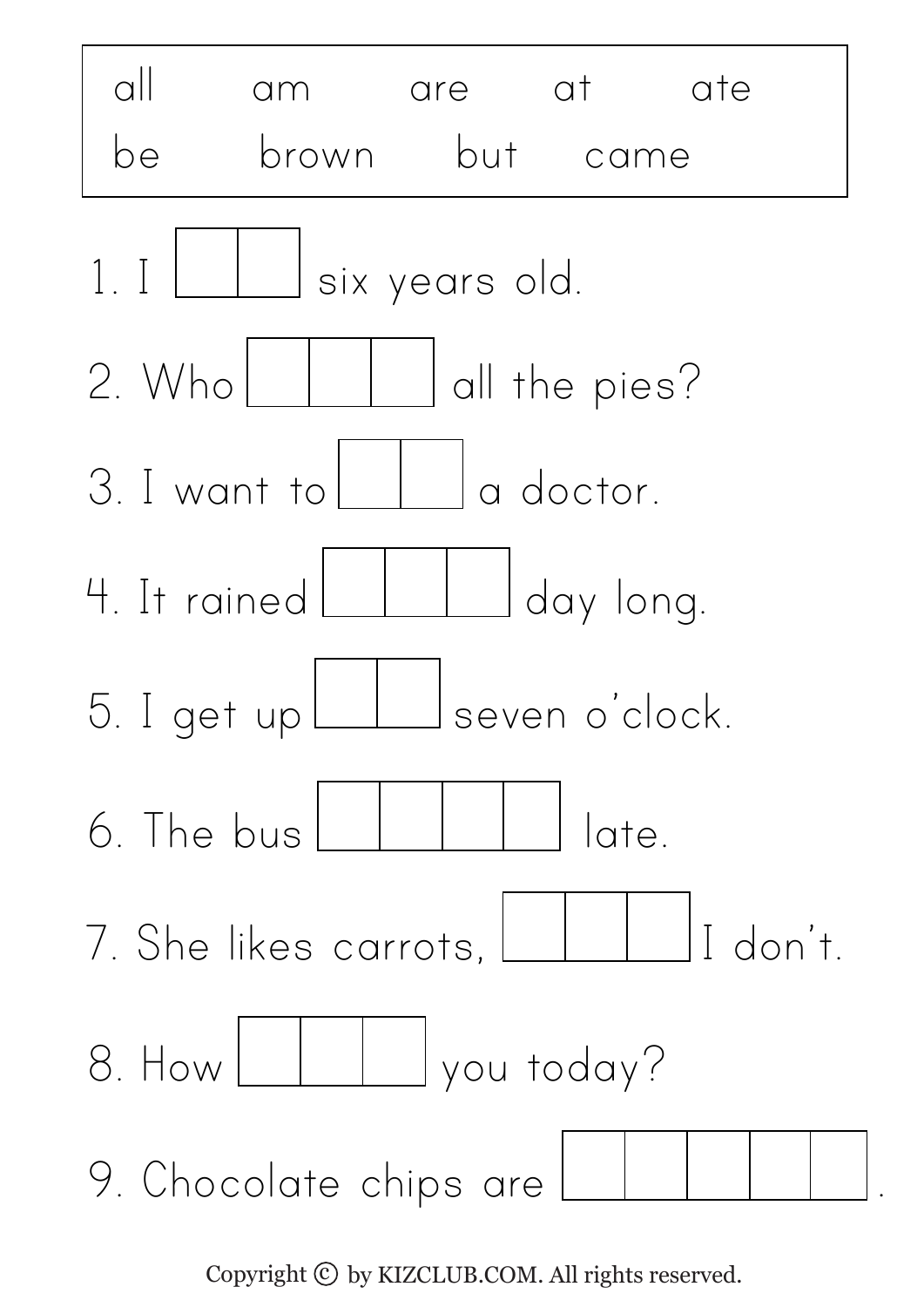

Copyright  $\odot$  by KIZCLUB.COM. All rights reserved.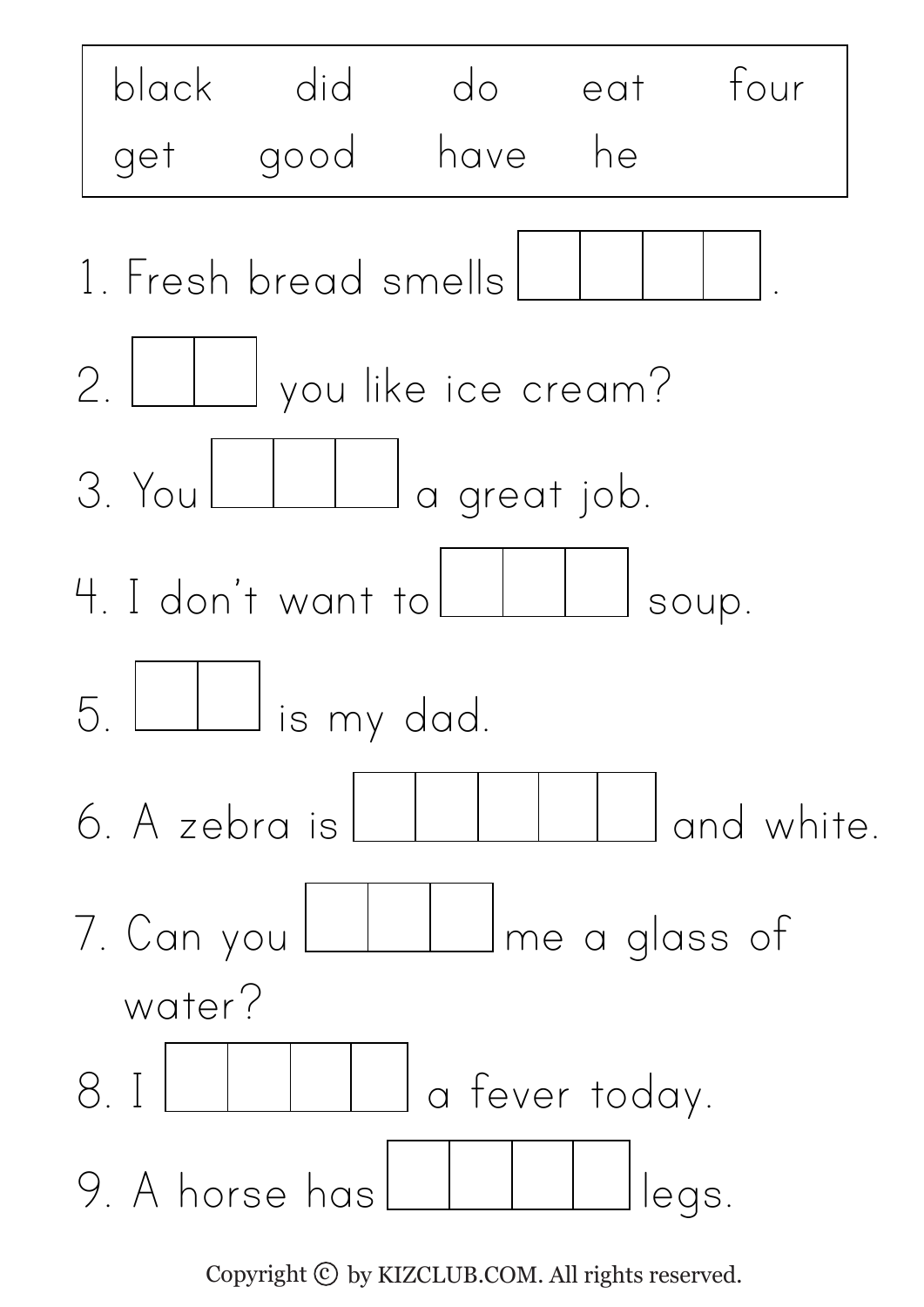

Copyright  $\odot$  by KIZCLUB.COM. All rights reserved.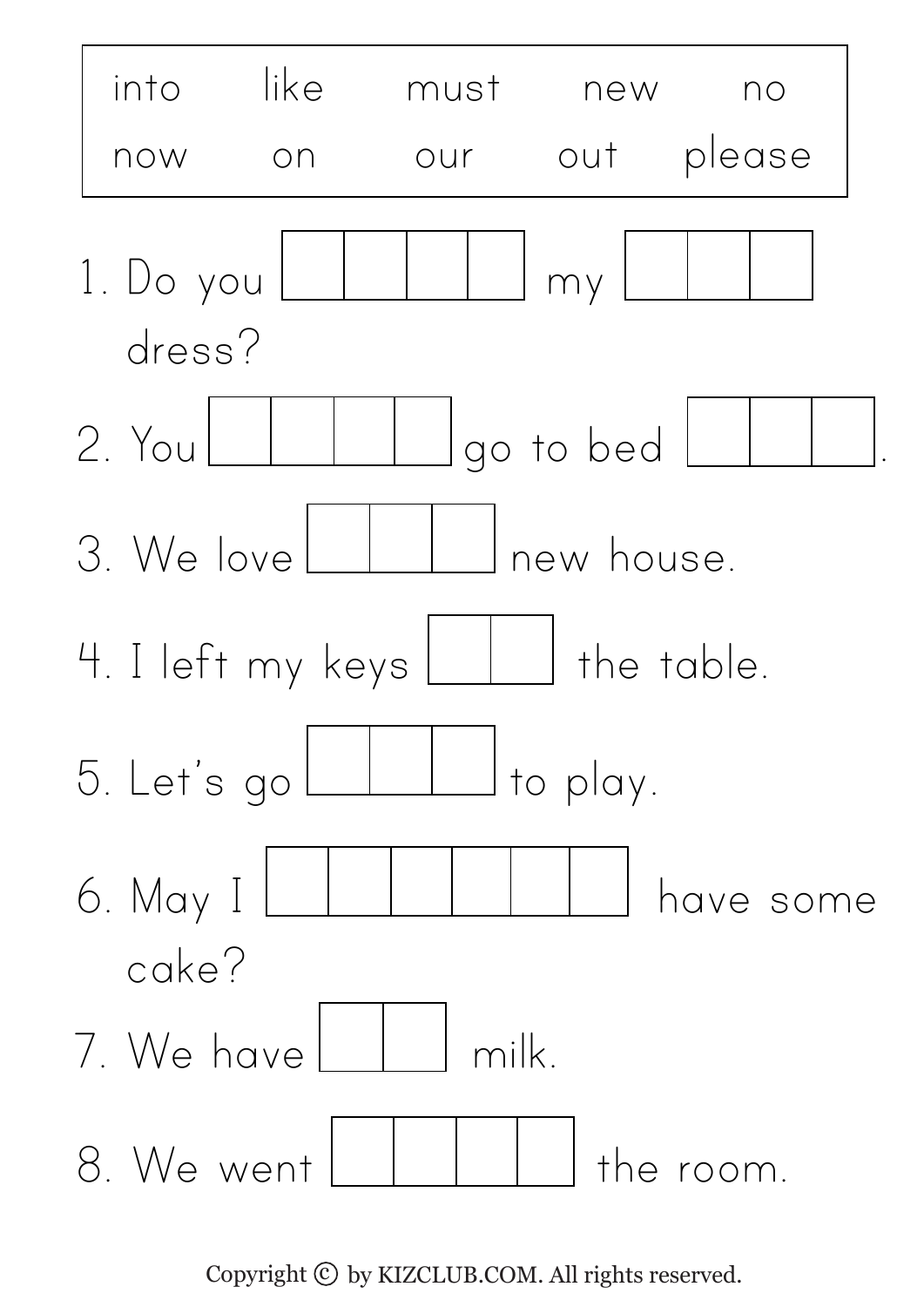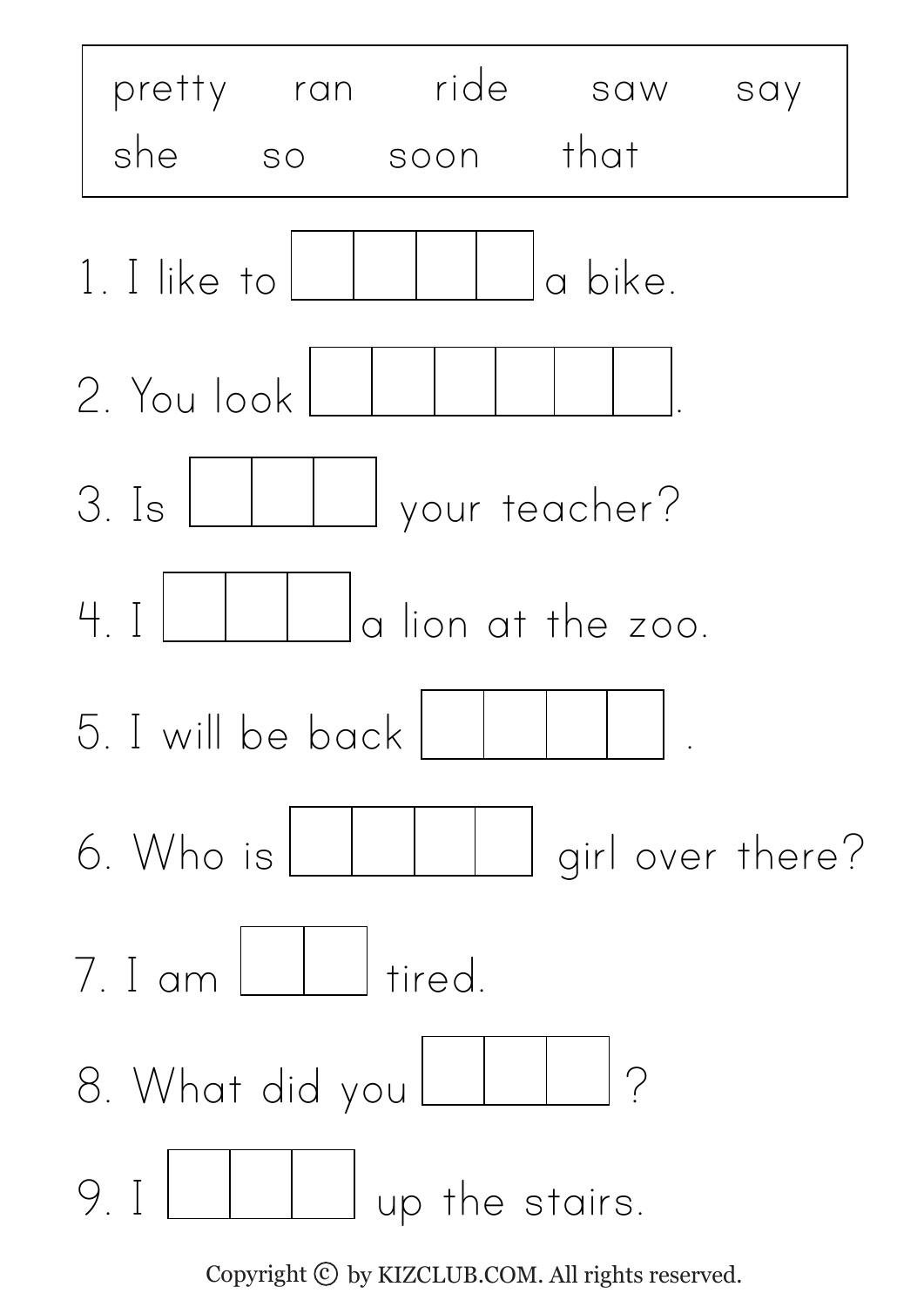